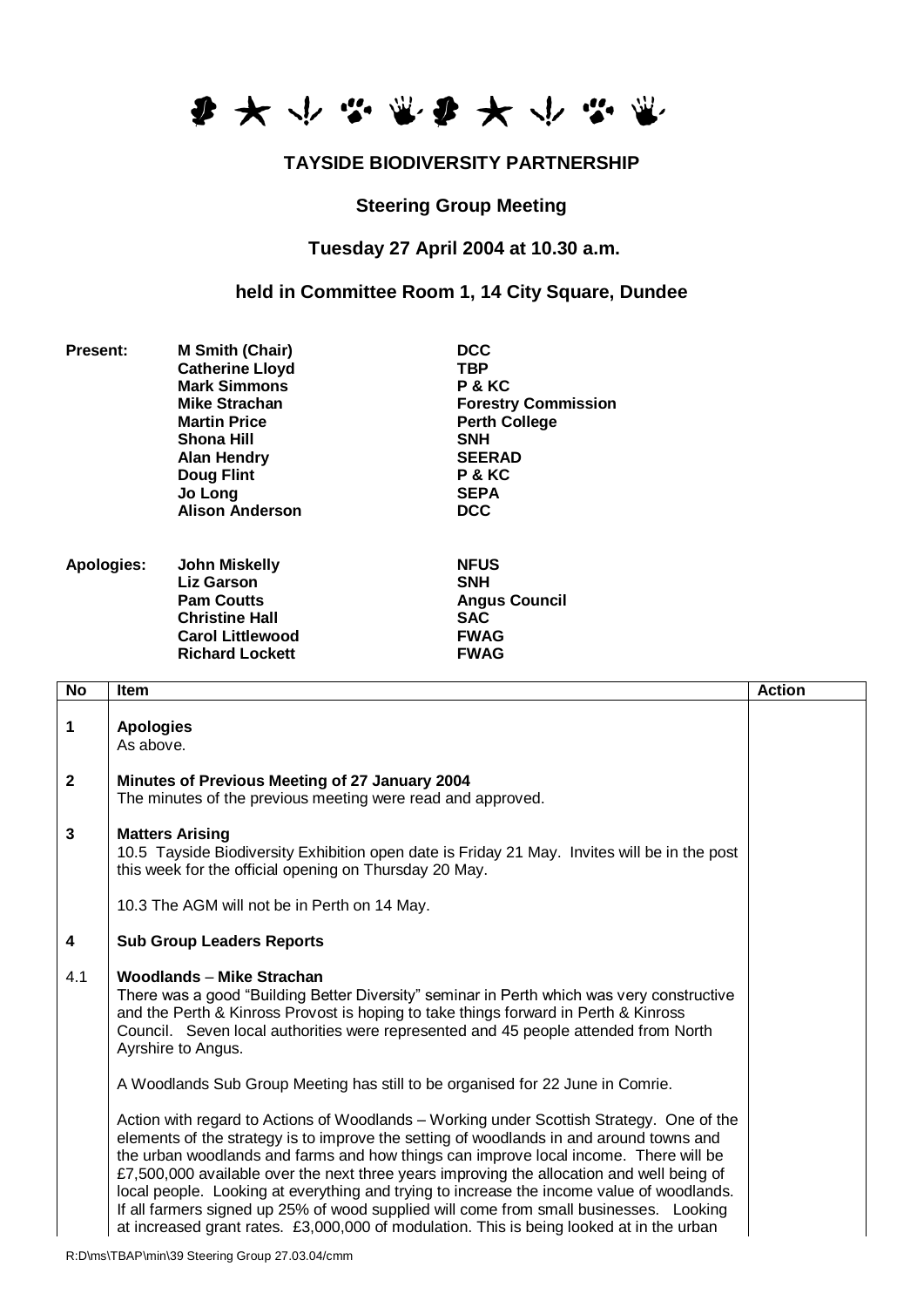| No  | Item                                                                                                                                                                                                                                                                                                                                                                                                                                                                                                                                                                                                                                                                                                                                     | <b>Action</b> |
|-----|------------------------------------------------------------------------------------------------------------------------------------------------------------------------------------------------------------------------------------------------------------------------------------------------------------------------------------------------------------------------------------------------------------------------------------------------------------------------------------------------------------------------------------------------------------------------------------------------------------------------------------------------------------------------------------------------------------------------------------------|---------------|
|     | area and will become nationwide and will be launched next year                                                                                                                                                                                                                                                                                                                                                                                                                                                                                                                                                                                                                                                                           |               |
| 4.2 | <b>Farmlands</b><br>There was no Farmlands Report and no update on the Barn Owl Interest Group.                                                                                                                                                                                                                                                                                                                                                                                                                                                                                                                                                                                                                                          |               |
|     | R Lockett and C Hall have had a meeting to try and access additional funding for farmland<br>projects in Tayside.  This was not successful and lack of time has precluded any<br>progress on the matter.                                                                                                                                                                                                                                                                                                                                                                                                                                                                                                                                 |               |
|     | The Farmland Sub-Group has not met since late 2002 but there are hopes that a meeting<br>will take place during May when the membership of the Sub-Group will be discussed.                                                                                                                                                                                                                                                                                                                                                                                                                                                                                                                                                              |               |
| 4.3 | Uplands - Catherine Lloyd on Behalf of Dr Martin Price                                                                                                                                                                                                                                                                                                                                                                                                                                                                                                                                                                                                                                                                                   |               |
|     | A sub group meeting took place on 22 March 2004. Although it was poorly attended a lot<br>got done. One of the people there was the new Cairngorm National Park Biodiversity<br>Officer.                                                                                                                                                                                                                                                                                                                                                                                                                                                                                                                                                 |               |
| 4.4 | Upland Tayside is a part of the Cairngorms. They want to have an demonstration day in<br>September at Glen Prosen. Angus Walking Festival - there was a lot of interest last year<br>and it will be bigger this year. C Lloyd confirmed that the TBP would have its display<br>boards in the Festival Box Office to promote local biodiversity.                                                                                                                                                                                                                                                                                                                                                                                          | CL            |
|     | Water Voles - A survey project is being considered in Deeside and Scottish Nature is keen<br>to undertake the project in the Angus Glens. Catherine and Steve Corcoran for actions.                                                                                                                                                                                                                                                                                                                                                                                                                                                                                                                                                      | <b>CL/SC</b>  |
| 4.5 | Progress About Actions for the LBAP                                                                                                                                                                                                                                                                                                                                                                                                                                                                                                                                                                                                                                                                                                      |               |
|     | Further actions have been flagged up to improve or delete at the Review date. More<br>SMART actions are needed in the 2 <sup>nd</sup> Tranche.                                                                                                                                                                                                                                                                                                                                                                                                                                                                                                                                                                                           |               |
| 4.6 | Time Line - probably need to think of a much smaller range of actions. On 25 May the<br>new Scottish Biodiversity Strategy will be published and a draft implementation plan will be<br>published on a national level. Look at how to itemise different sets of goals and priorities.                                                                                                                                                                                                                                                                                                                                                                                                                                                    |               |
| 5   | Water and Wetlands - Jo Long<br>The Wetlands Group are organising a lunch-time seminar and field visit in July. SEPA are<br>hosting the event to heighten people's awareness of the existence of their Habitat<br>Enhancement Initiative. This should be relevant to all groups and partners and highlight<br>the benefits of getting an award. The Group are also to organise a seminar in the Autumn<br>for River Engineering. They are also thinking about having a joint workshop between SNH<br>and SEPA. Discussions with members of the sub group are ongoing on the writing of the<br>remaining HAPS. She wants to maintain a certain amount of pressure just to get them<br>finished. It is difficult to get people interested. |               |
|     | Jo Long is keen to get people's experience together as to what has been done badly with<br>biodiversity and what has been done well.                                                                                                                                                                                                                                                                                                                                                                                                                                                                                                                                                                                                     |               |
| 6   | <b>Estuary and Coast - Shona Hill</b><br>Not had any further meetings. Quite confident that there is progress being made. The<br>Tern Project is expanding with an initiative to move terns on from industrial roofs in<br>Montrose. SNH has given a grant to SWT. An RSS scheme is in the pipeline.                                                                                                                                                                                                                                                                                                                                                                                                                                     |               |
|     | Urban - Alison Anderson<br>The Urban Group had a meeting in Perth. Invasive Species Project for the Dighty is going<br>ahead, part of it being a survey over the next 4-5 months. There will be a draft<br>management plan by October. Leaflets have been given to colleagues in Angus.                                                                                                                                                                                                                                                                                                                                                                                                                                                  |               |
|     | The second tranch of HAPS has been produced. Hospitals and Sheltered Housing and<br>School and College Grounds – will try to get comments together by the next meeting on 23<br>June.                                                                                                                                                                                                                                                                                                                                                                                                                                                                                                                                                    |               |
|     | At this stage of the Meeting a video was shown to the group re the Red Squirrel Project in<br>Dundee. Alison felt confident that this promotional video could be used in schools.                                                                                                                                                                                                                                                                                                                                                                                                                                                                                                                                                        |               |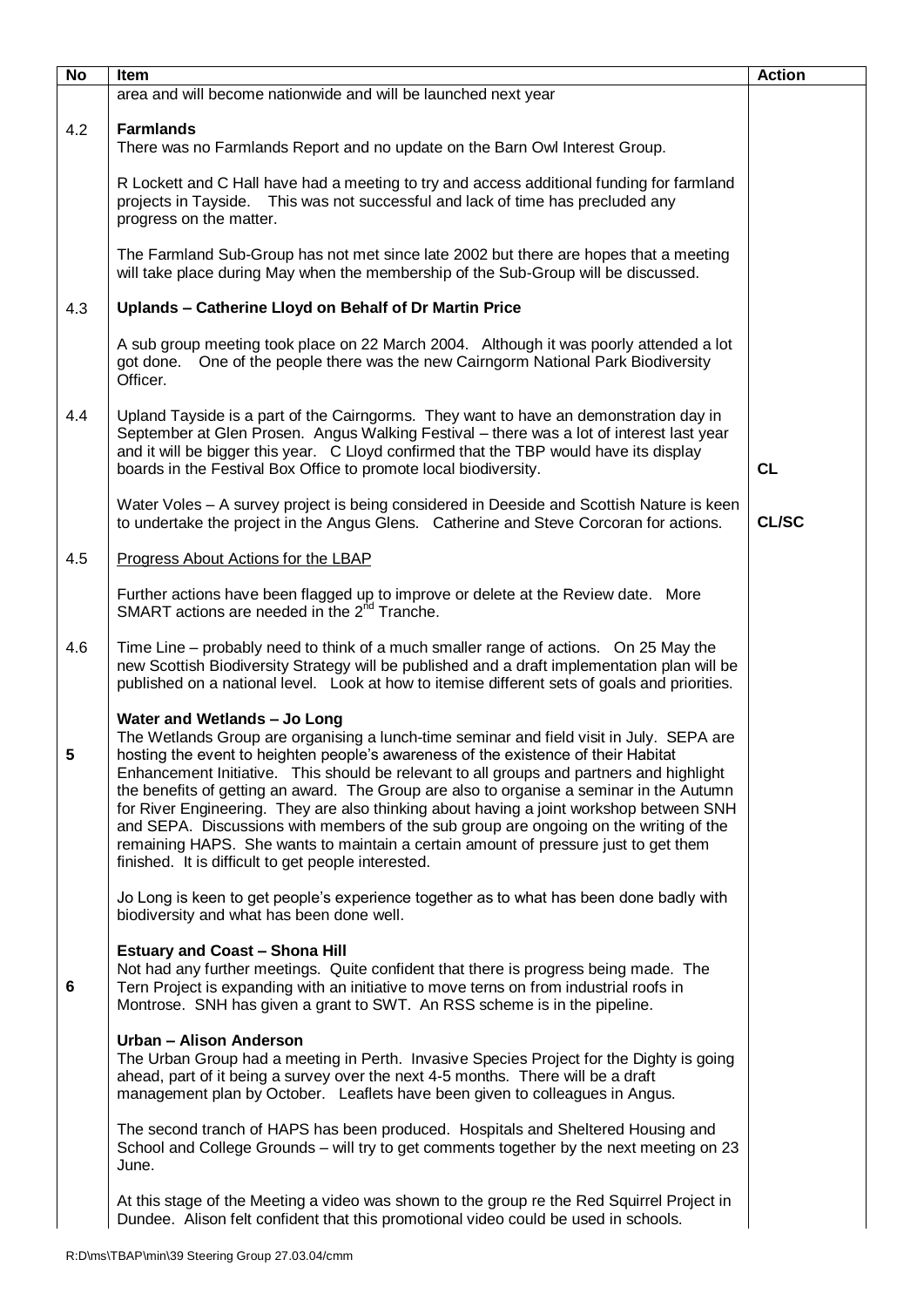| <b>No</b>               | Item                                                                                                                                                                                                                                                                                                                                                                                                                                                                    | <b>Action</b>  |
|-------------------------|-------------------------------------------------------------------------------------------------------------------------------------------------------------------------------------------------------------------------------------------------------------------------------------------------------------------------------------------------------------------------------------------------------------------------------------------------------------------------|----------------|
|                         | <b>Links to National Biodiversity Strategy</b><br>The Scottish Biodiversity Strategy is soon to be published. There is no requirement to<br>rewrite any of the TBAP due to this. The local issues are part of the national<br>considerations. In Tayside, we will see where the cross over elements are and work on<br>them. Consideration of the actions we have at the moment in Tayside should be<br>concentrated on and linked to those that cover all of Scotland. |                |
|                         | <b>Financial Update - Merrill Smith</b><br>Final accounts for the TBAP until the end of the financial year are nearly complete. Any<br>funding available will be transferred by Angus Council to Perth & Kinross Council.                                                                                                                                                                                                                                               | <b>CL/JMcD</b> |
|                         | The Financial Sub Group will concentrate on researching into available funding sources to<br>pass the information on to the sub group. Funding has to be set aside to publish the next<br>HAPS and SAPS.                                                                                                                                                                                                                                                                |                |
| $\overline{\mathbf{r}}$ | <b>Education Sub Group - Catherine Lloyd</b><br>A meeting is being planned for 27 May. Waiting to hear back from Botanic Gardens to<br>host the meeting.                                                                                                                                                                                                                                                                                                                |                |
| 8                       | <b>Forward Plan &amp; Priorities</b><br>The Management Team proposed to the Steering Group that a workshop for the full<br>partnership was organised in October to discuss the following:                                                                                                                                                                                                                                                                               |                |
|                         | 1 Structure of the LBAP Partnership<br>Is the Steering Group with subject/sub groups the right framework to take forward the<br>implementation of the Tayside Biodiversity Partnership?                                                                                                                                                                                                                                                                                 |                |
|                         | 2 What are the work priorities – both for the Partnership and for the Co-Ordinator post.<br>An agreed list to be generated by the Partnership members and prioritised.                                                                                                                                                                                                                                                                                                  |                |
|                         | 3 Decision making - what should be decided where and who should be involved in<br>decision making at different levels? This will need to be aligned with the Framework<br>agreed in 1.                                                                                                                                                                                                                                                                                  |                |
| 9                       | <b>Business Plan - D Flint</b><br>A draft Business Plan had been circulated to the Partnership for approval.                                                                                                                                                                                                                                                                                                                                                            |                |
|                         | The structure of LBAP as the appropriate medium to take Biodiversity in Tayside forward<br>was submitted.                                                                                                                                                                                                                                                                                                                                                               |                |
|                         | Discussions ensued as to what are the work priorities, why a partnership and the structure<br>of the sub group. Decision making was also discussed and what levels this should be set<br>at. It was suggested and agreed that there be a $\frac{1}{2}$ day workshop. The date suggested<br>was October as it fits into the monitoring cycle and could be used for the transfer of the<br>chair.                                                                         |                |
|                         | There was also discussion about how funding for the Biodiversity Co-Ordinators post's<br>funding could be secured after 2007.                                                                                                                                                                                                                                                                                                                                           |                |
| 10                      | <b>Next Chair</b><br>The previous chairs have been Perth & Kinross Council, Angus Council and then Dundee<br>Council. It would be beneficial not to have another Council as the next chair as Perth &<br>Kinross are the employing agent and administrator for the partnership.                                                                                                                                                                                         |                |
|                         | Merrill Smith will write out to all partners to ask for suggestions for the chair and to gain<br>agreement on the October future planning workshop.                                                                                                                                                                                                                                                                                                                     | МS             |
| 11                      | <b>AOCB</b>                                                                                                                                                                                                                                                                                                                                                                                                                                                             |                |
| 11.1                    | <b>Monitoring Programme</b><br>There have only been 12 out of 38 responses to date to the monitoring request.                                                                                                                                                                                                                                                                                                                                                           |                |
|                         |                                                                                                                                                                                                                                                                                                                                                                                                                                                                         |                |